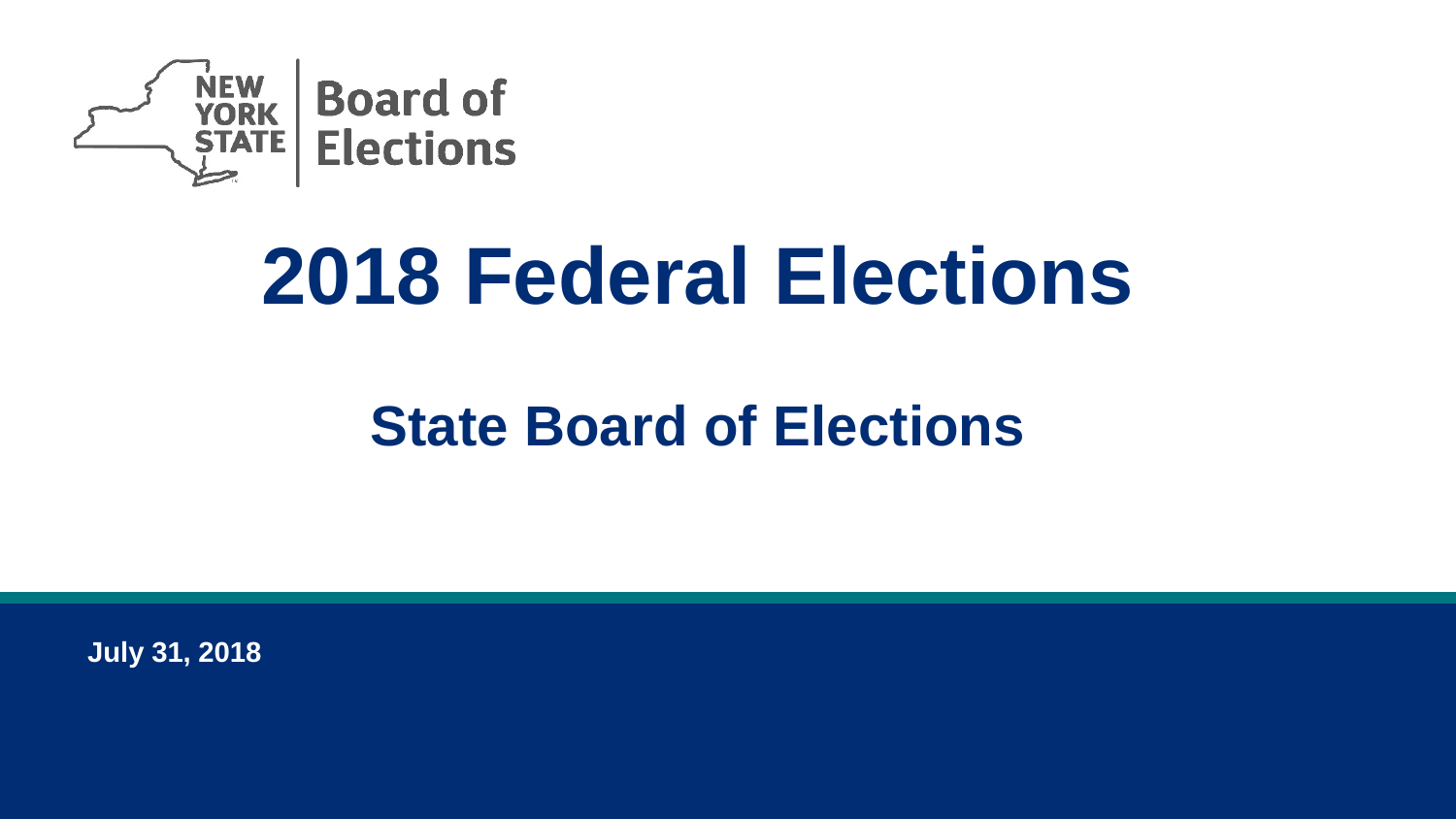# **Reform Party Primaries**

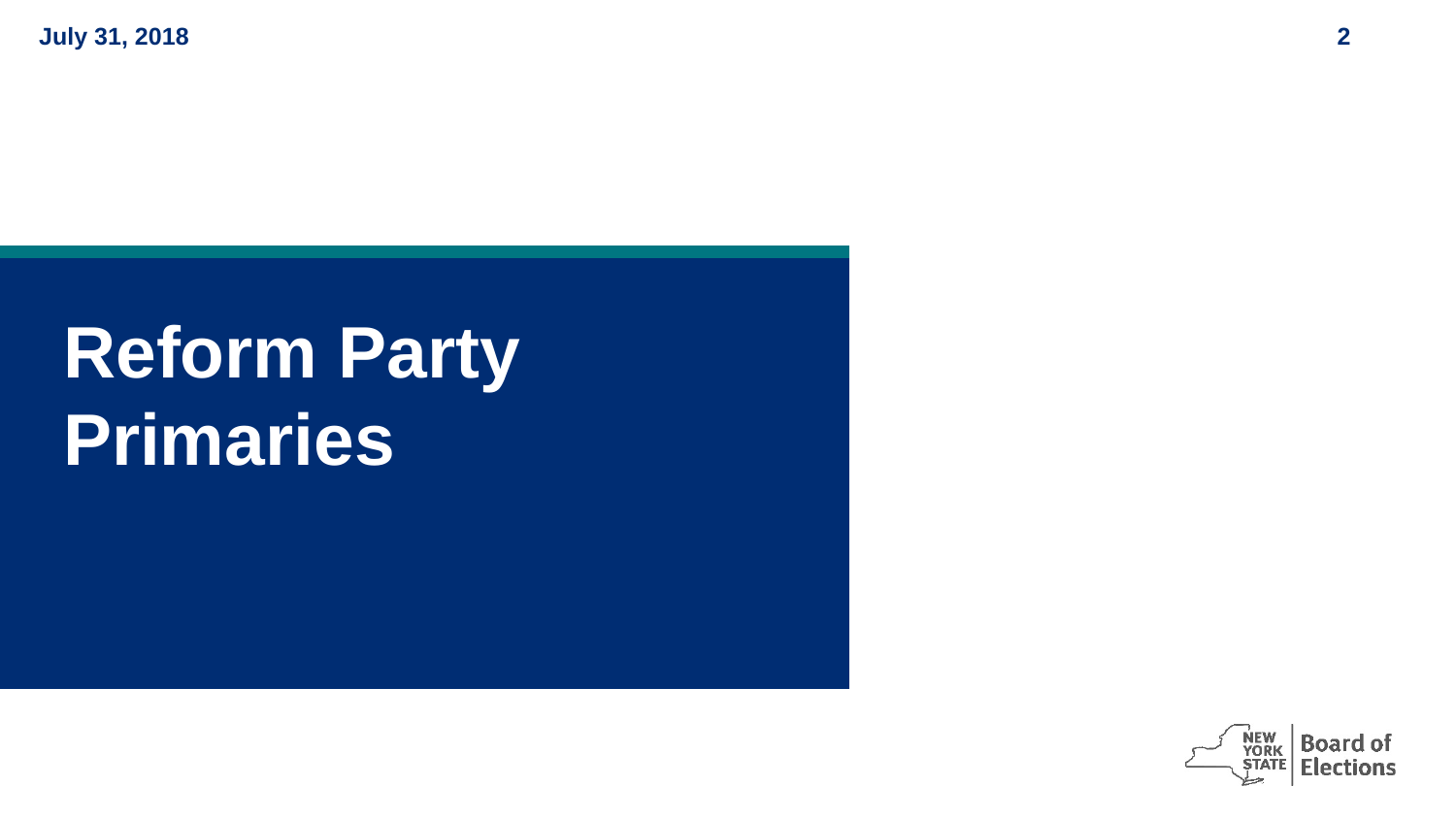### **Reform Party Primaries**

 $\triangleright$  State Party rules state:

*"In addition to registered members of The Reform Party, voters who are registered to vote but not currently enrolled in a political party… shall be eligible to vote in all Reform Party Primary elections for public office."* 

- $\triangleright$  This would include the following types of voters:
	- $\triangleright$  Voters enrolled in the Reform Party
	- $\triangleright$  Voters who have chosen not to enroll in any political party
	- $\triangleright$  Voters who have registered and chosen to enroll in an "Other" party.

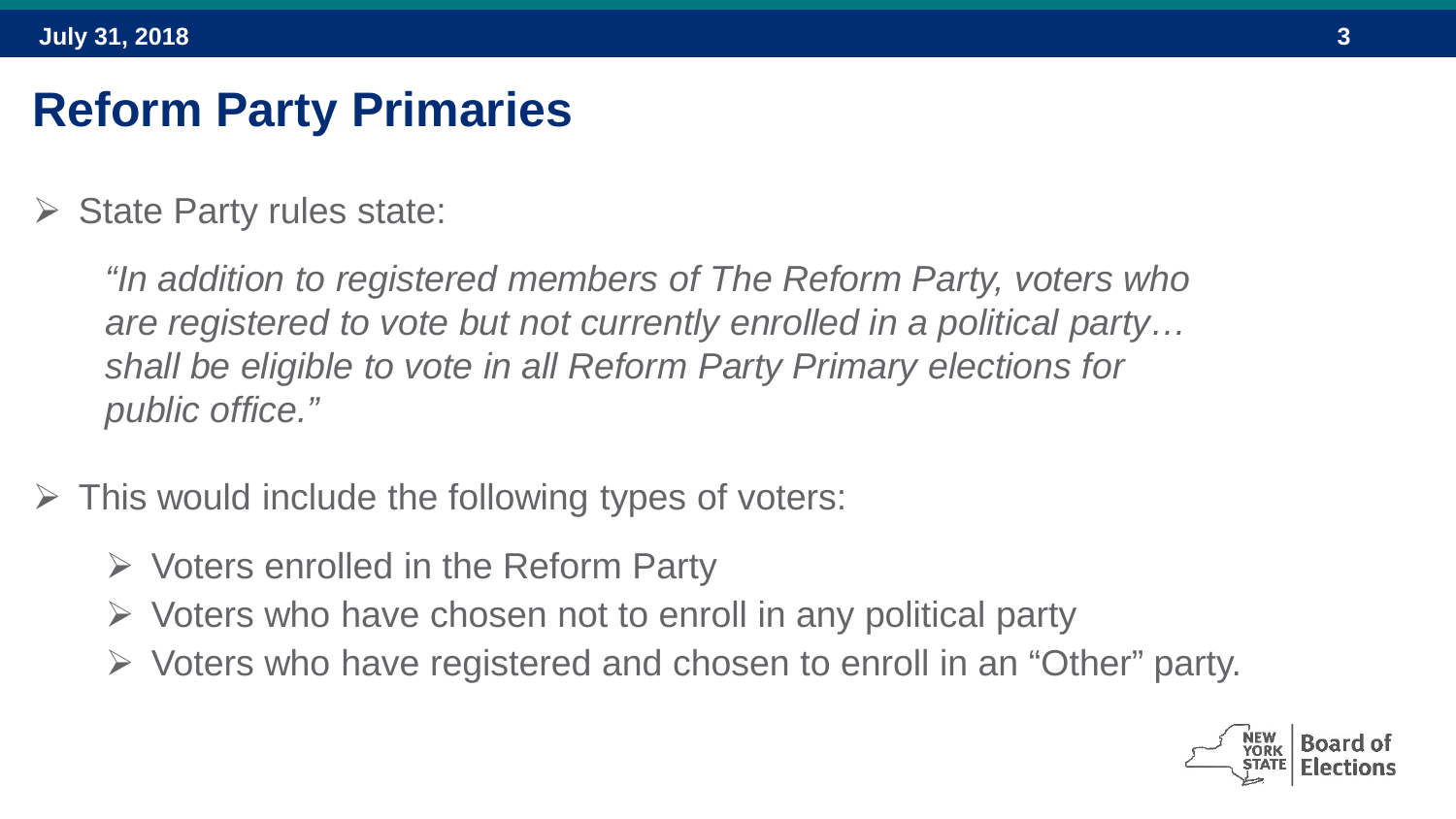# **Reminder about Active UOCAVA Voters**

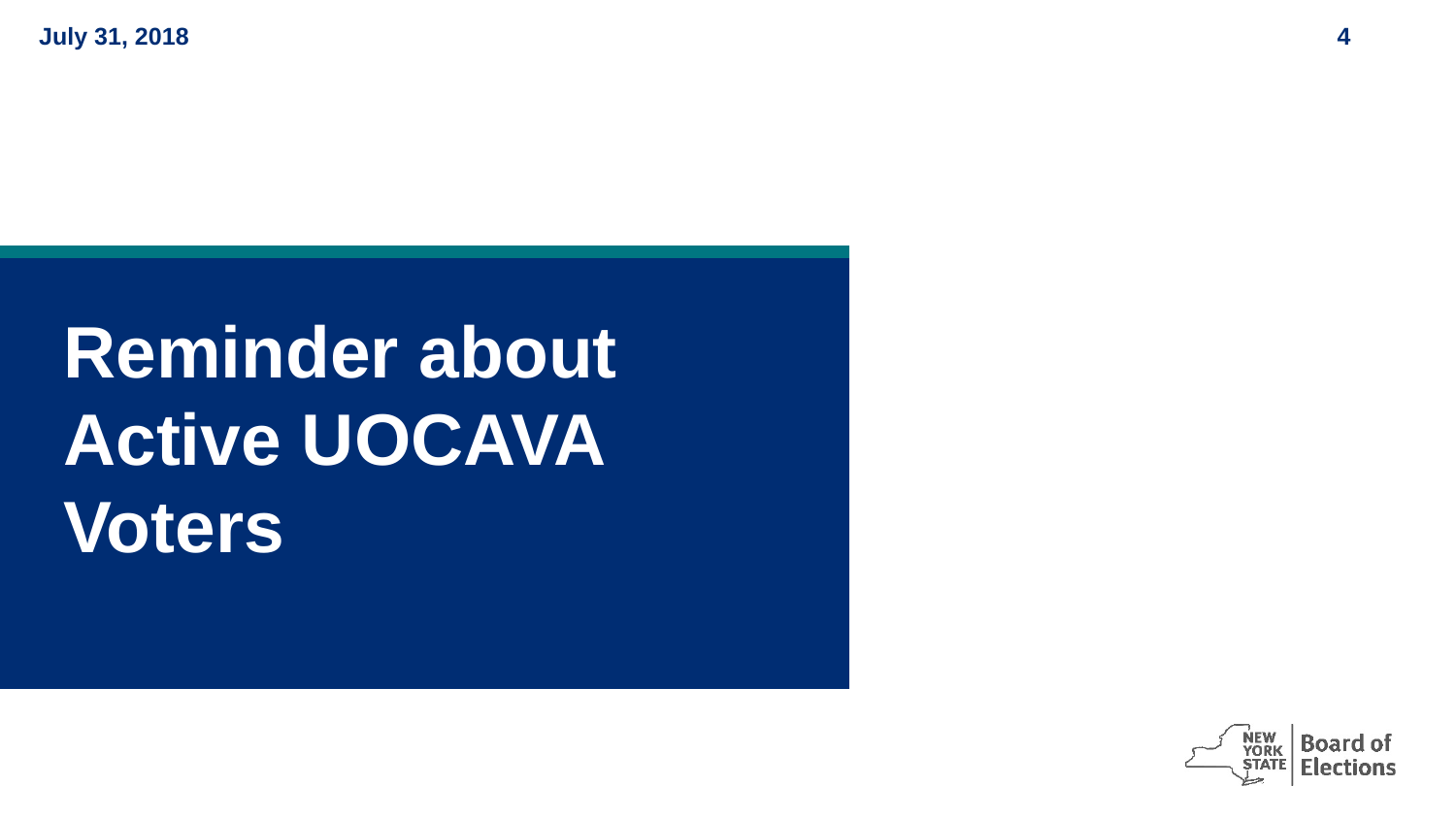| 1. Who are you? Pick one. |                                                                    |                                                                                                                                                                                                                                                                                                                                                                                                                                                                                                     |  |  |  |  |  |
|---------------------------|--------------------------------------------------------------------|-----------------------------------------------------------------------------------------------------------------------------------------------------------------------------------------------------------------------------------------------------------------------------------------------------------------------------------------------------------------------------------------------------------------------------------------------------------------------------------------------------|--|--|--|--|--|
|                           | ballot for all elections<br>in which I am eligible<br>to vote AND: | $\Box$ I am on active duty in the Uniformed Services or Merchant Marine <b>-OR-</b> $\Box$ I am an eligible spouse or dependent.<br>I request an absentee $\Box$ I am an activated National Guard member on State orders.<br>$\Box$ I am a U.S. citizen living outside the country, and I intend to return.<br>$\Box$ I am a U.S. citizen living outside the country, and my return is uncertain.<br>□ I am a U.S. citizen living outside the country, and I have never lived in the United States. |  |  |  |  |  |

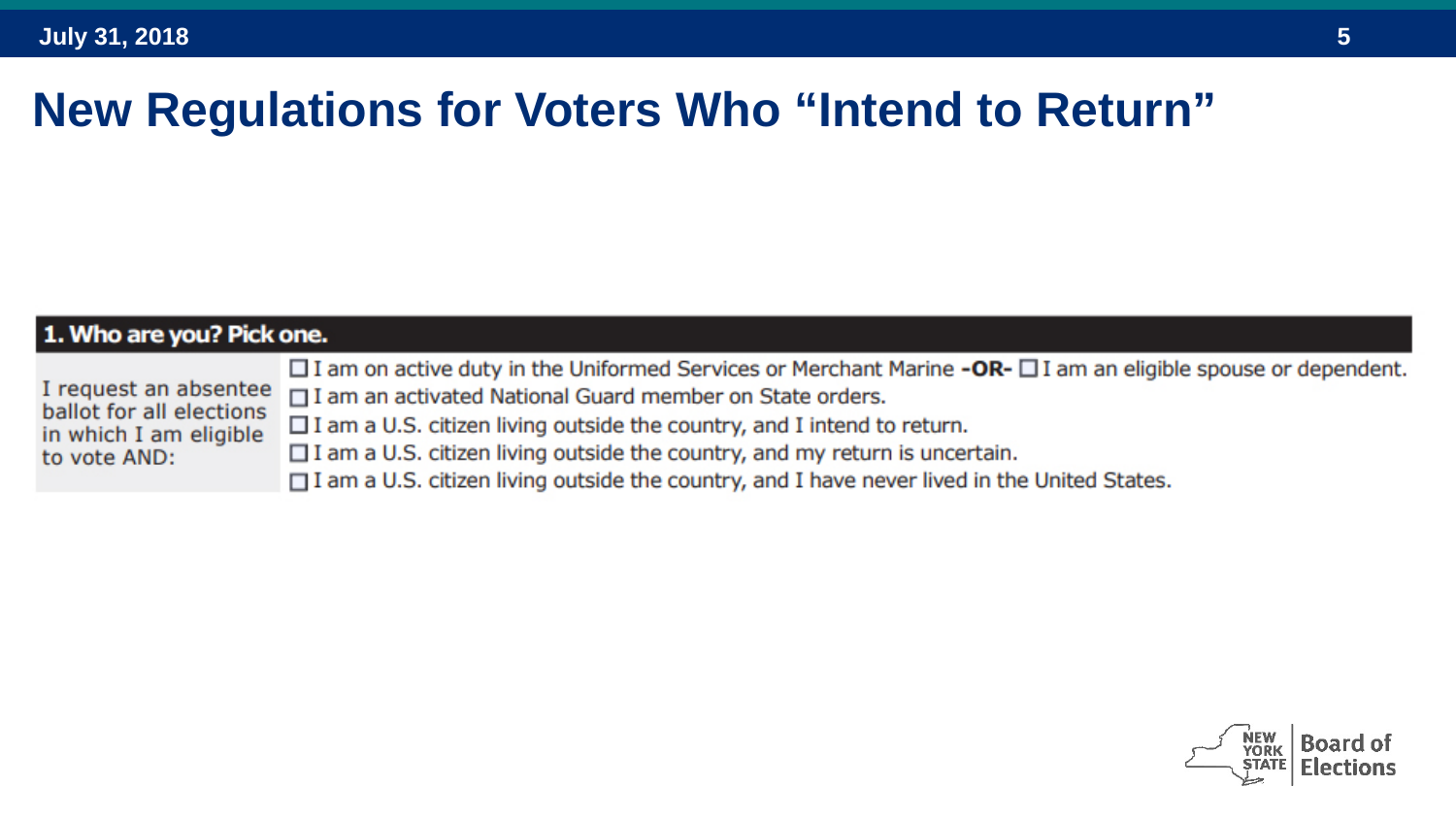- $\triangleright$  On both the FPCA and FWAB, the applicant needs to select which category best describes them. Although the language has changed through the years, there has always been a category for which the guidance from the State Board was to treat the applicant as if they had filled out a regular absentee ballot application, and would be eligible to receive a full ballot, by mail only, and in the same timeframe as other non-UOCAVA voters.
- $\triangleright$  This largely came from the language in EL § 11-200 which stated that in order to meet the qualifications to be a Special Federal voter, "…such citizen does not now maintain a place of abode or domicile in the state of New York…"

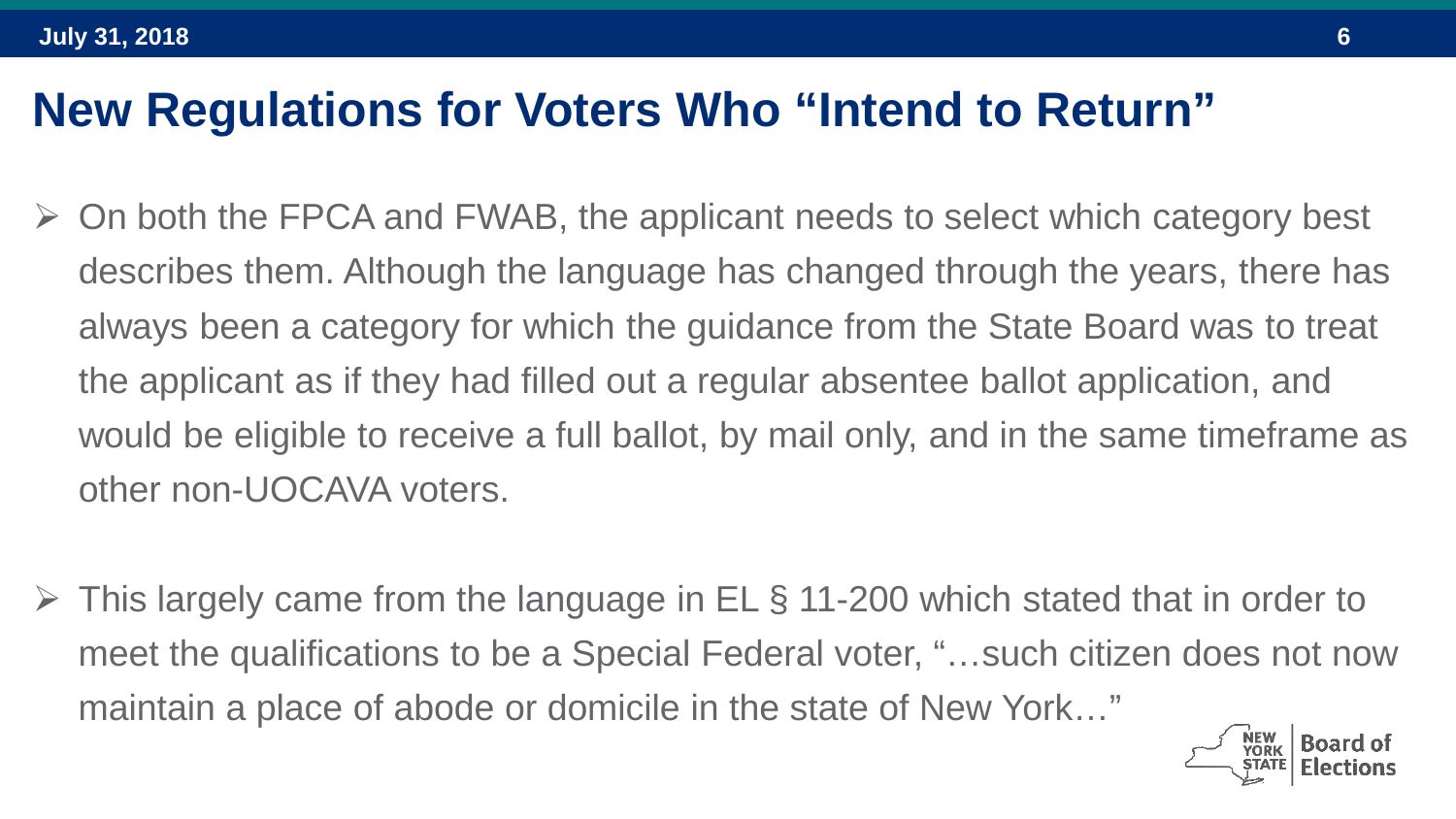- However, the original Uniformed and Overseas Citizen Absentee Voting Act (UOCAVA) does not make a distinction between a U.S. citizen overseas on the basis of maintenance of a place of abode or domicile. If you are a U.S. citizen and are living overseas, then that is enough to qualify you for the protections and benefits that a Special Federal voter receives, at least for federal offices.
- According to state law, such voters are still entitled to cast a ballot for state and local offices.

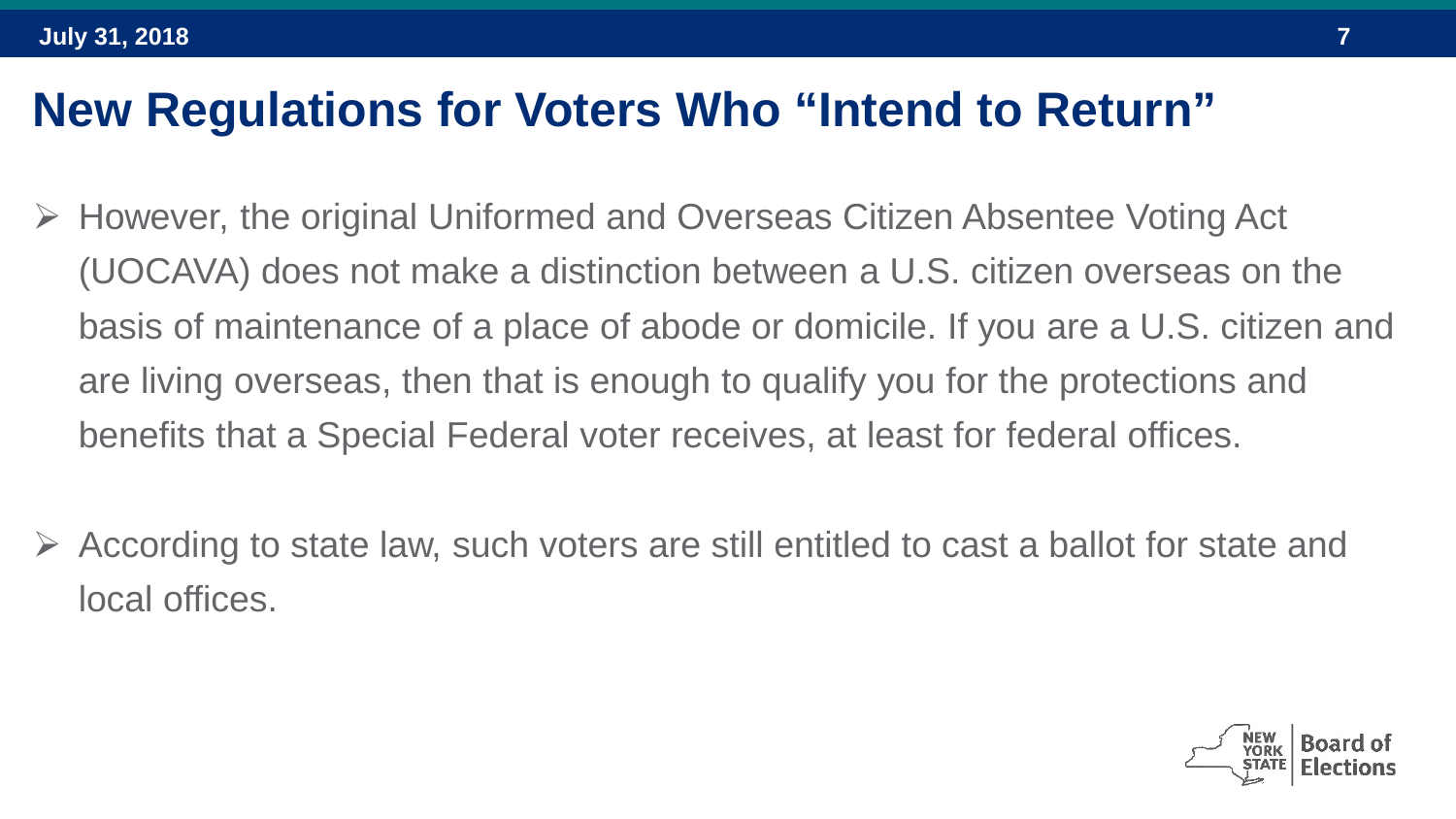- $\triangleright$  Therefore, to address the protections afforded to these voters under both federal and state law, the State Board drafted a new regulation: *"Part 6219 - Certain Special Federal Voters Also Entitled to State and Local Ballots"*
- $\triangleright$  This basically creates a new category of UOCAVA voters, in addition to the Active Military and Active Special Federal categories already in use.
- $\triangleright$  These voters should be handled in a similar fashion as Military voters are, whereas they are entitled to receive a ballot for federal offices no later than 45 days before an election and can subsequently receive a separate ballot for state and local offices. These voters also have the ability to have such ballots transmitted to them via mail, email or fax.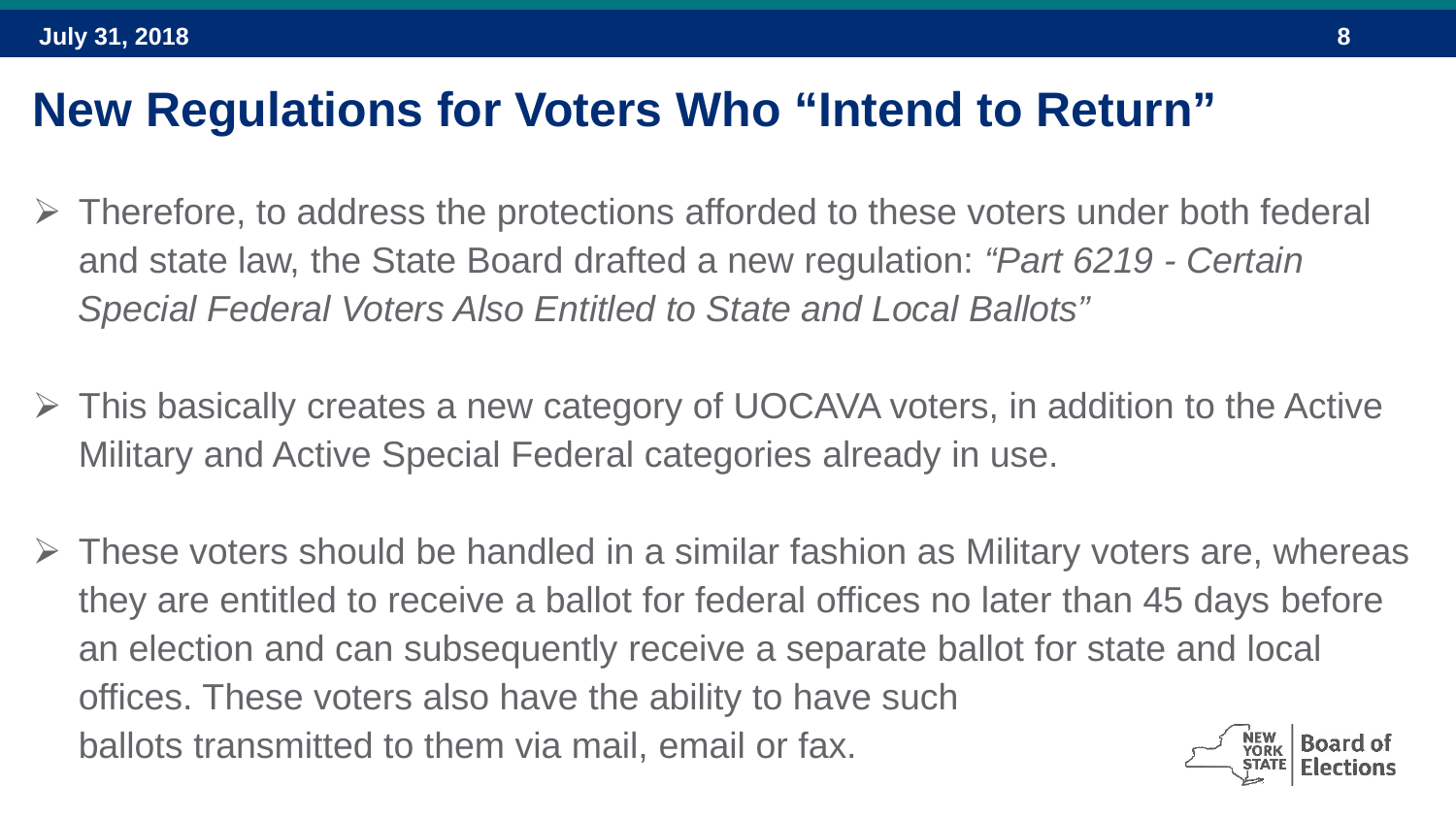# **Military & Overseas Voting in 2018 Elections**

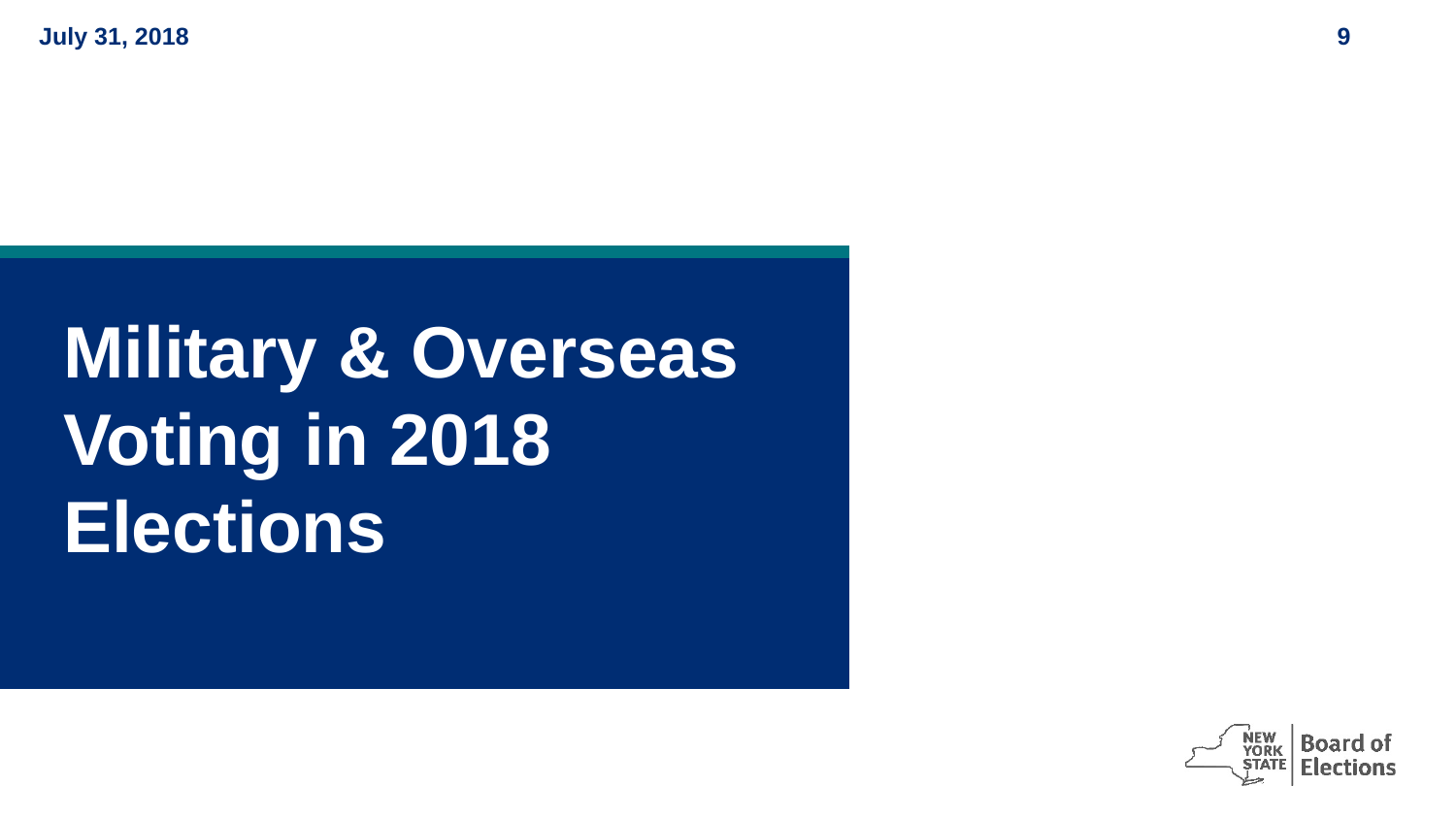### **Elections and eligible UOCAVA voters**

#### **Federal Elections**

- **General Election – 11/6/2018**
	- All eligible Military, Active UOCAVA and Special Federal voters
- **Any Special Elections for Federal Office**
	- All eligible Military, Active UOCAVA and Special Federal voters

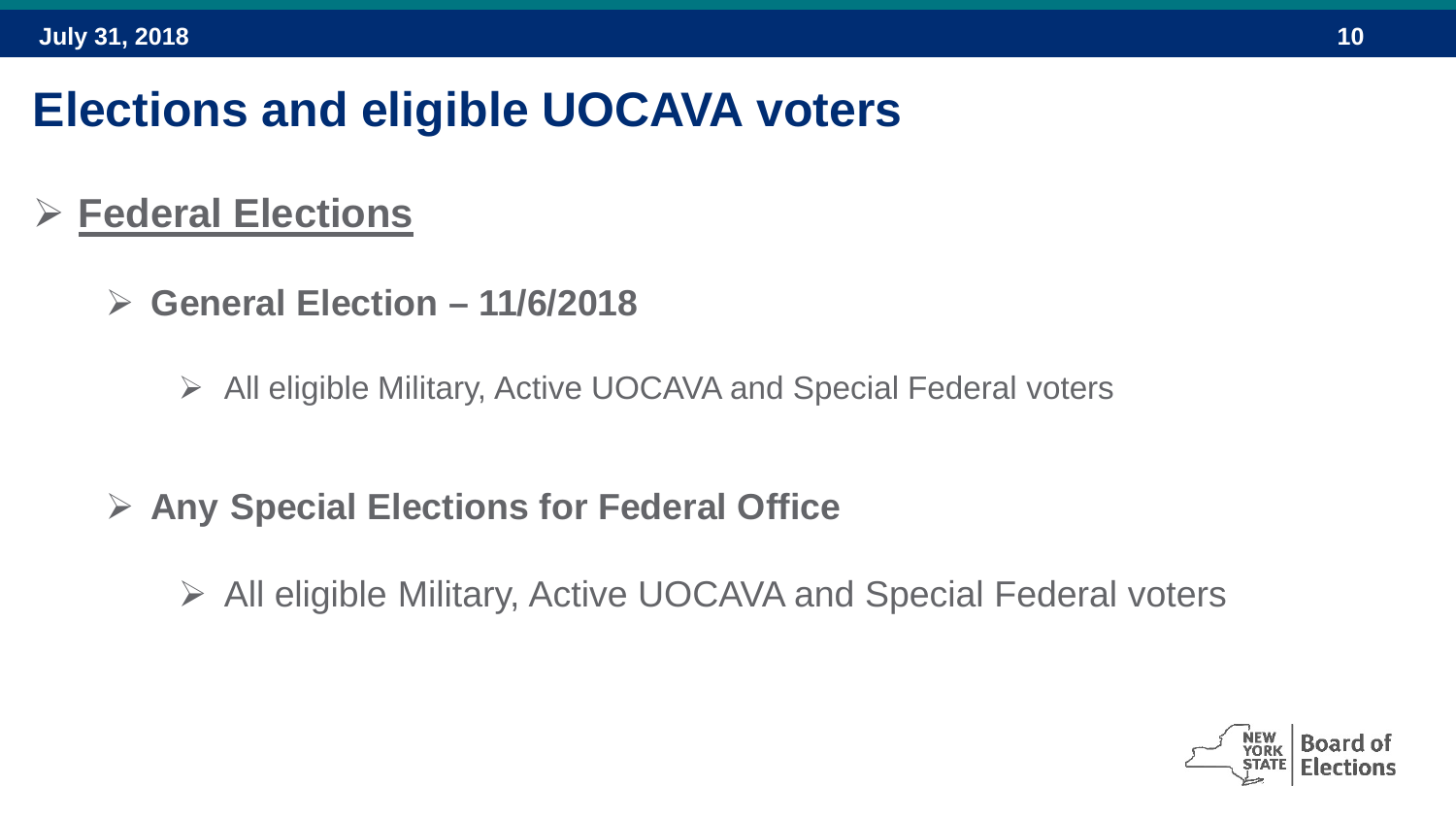### **Elections and eligible UOCAVA voters**

#### **State and Local Elections**

- **Village elections run by the County Board**
	- $\triangleright$  All eligible Military and Active UOCAVA voters
- **Special Elections for State or Local Office**
	- $\triangleright$  All eligible Military and Active UOCAVA voters
- **State Primary – 9/13/2018**
	- $\triangleright$  Military and Active UOCAVA voters, enrolled in a party with a primary
- **General Election – 11/6/2018**
	- All eligible and Active UOCAVA Military voters

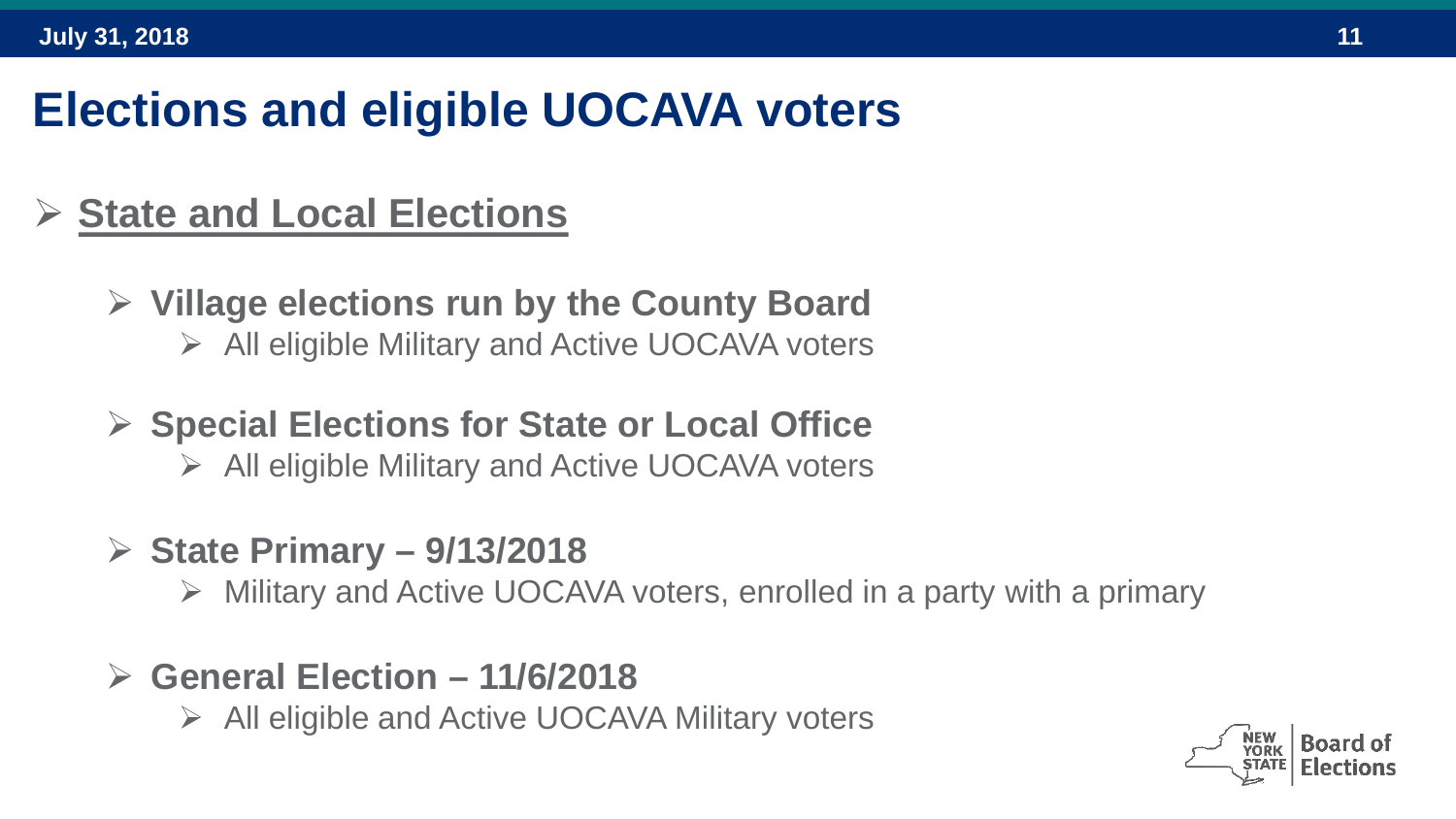### **Multiple Ballots for General Election 2018**

 $\triangleright$  As in 2014 and 2016, for the General Election it will be necessary to send **Military** and **Active UOCAVA** voters two ballots, one for Federal offices which will need to be transmitted by the 45-Day deadline, and one for State/Local offices to be transmitted by the 32-Day deadline.

**Special Federal** voters will only receive the ballot for Federal offices.

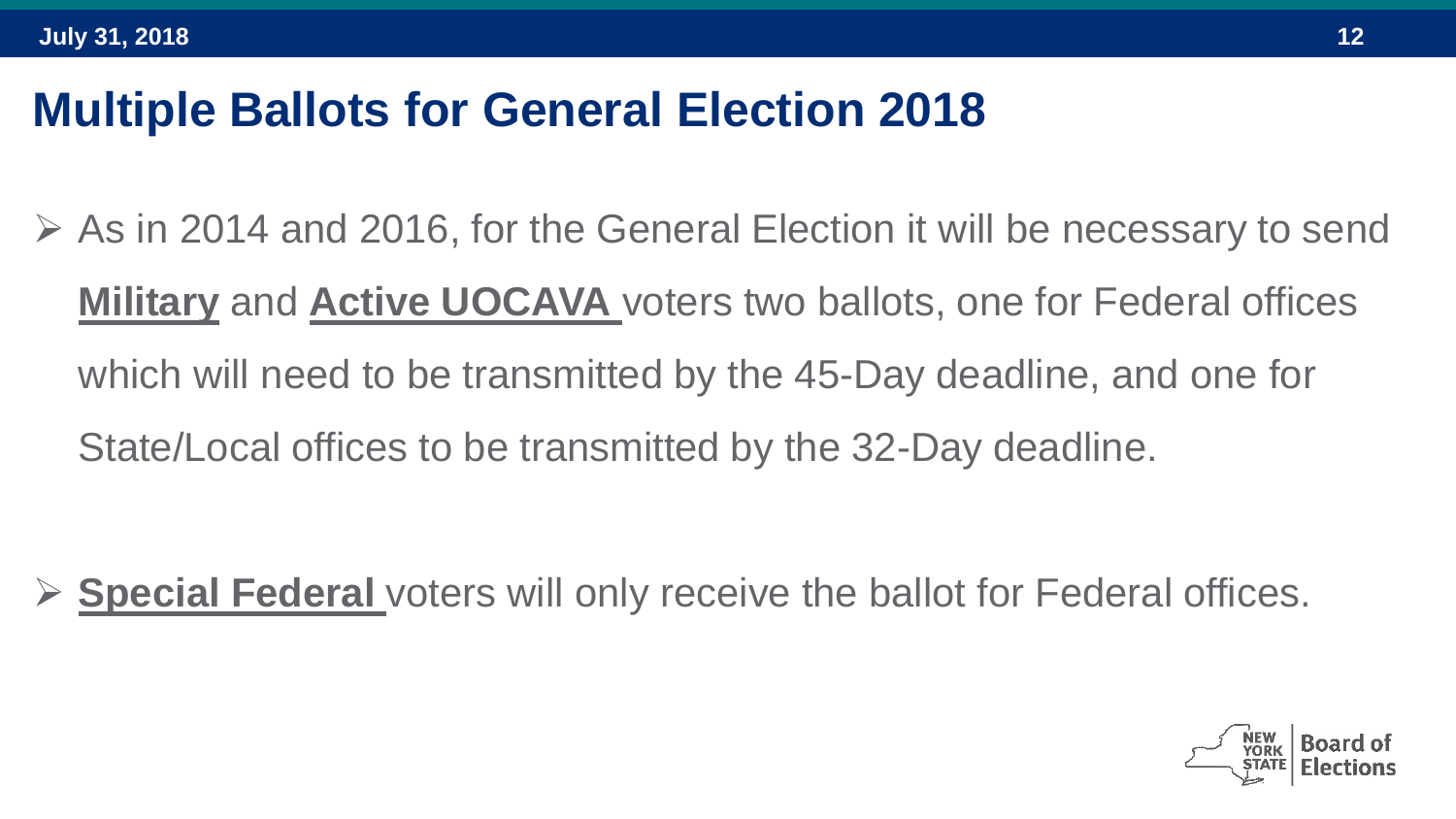# **Deadlines to Remember**

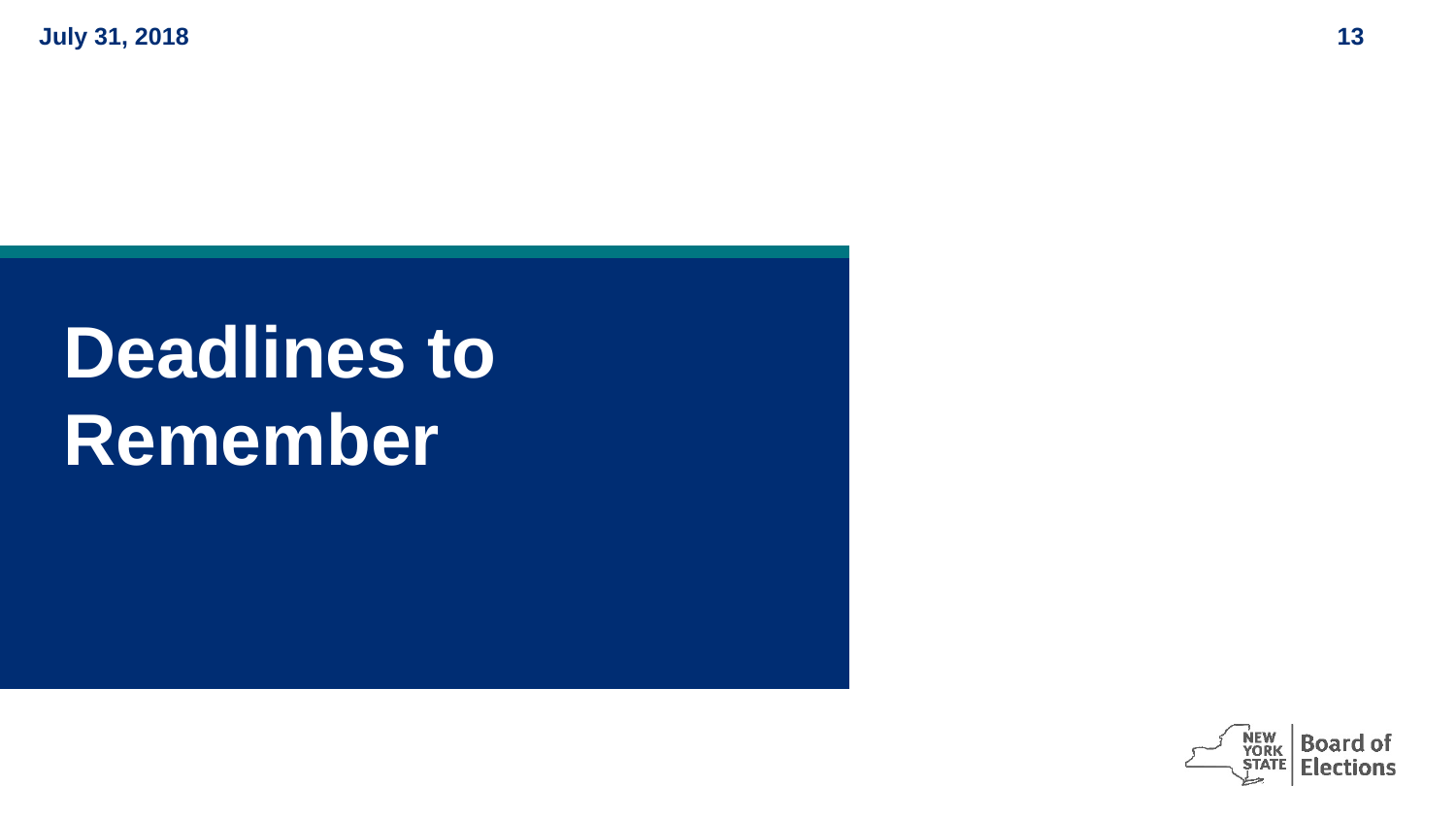#### **UOCAVA Calendars for 2018 Elections**

|                                                                                                                                                            |                                                                                                                                         | <b>Board of</b><br>Time Elections<br>Primary - 9/11/2018<br>A / MOVE Act Calendar                   | <b>Board of</b><br>Elections<br>ection - 11/6/2018<br>/ MOVE Act Calendar                     | <b>Board of</b>              |
|------------------------------------------------------------------------------------------------------------------------------------------------------------|-----------------------------------------------------------------------------------------------------------------------------------------|-----------------------------------------------------------------------------------------------------|-----------------------------------------------------------------------------------------------|------------------------------|
| Federal Primary - 6/26/2018<br>UOCAVA / MOVE Art Calendar                                                                                                  |                                                                                                                                         | pandom for exerting 32 day investments deadline                                                     | Applications to all eligible \$60.00 ABC volume in the                                        | Elections<br>$n - 11/6/2018$ |
|                                                                                                                                                            |                                                                                                                                         | Safes for appear on foated to SBOE                                                                  | in application (mail lense), fact                                                             | E Art Calendar               |
|                                                                                                                                                            |                                                                                                                                         | in the teameration of bullets to all eligible colors in the<br>Bell application (mail, lates), fact | pplications to all shalles SPECIAL FEDERAL voters in<br>Belt application (mail/small/fax)     |                              |
| <b>Date</b>                                                                                                                                                | Send Select Political Applications to all slights SESSAL FIDERAL colors in                                                              |                                                                                                     | protion for mosting 45-sky truncesiveism deadline                                             | in Creating Streets          |
| AVOIDABLE -<br><b>SILOMA</b>                                                                                                                               | the matter specified on their application (mail/could/fiel)<br><b>B-\$11-79-71</b>                                                      | with 10 day deadless<br>exceles application for ballot if not previously registered.                | were relates that                                                                             |                              |
| <b>SOUTHER</b>                                                                                                                                             | halful (NT) varies on proportion for moving a), day transmission deadless<br>Provide last all catalysistes to appear us halled to SBOE. | works systemist a precisely registered.                                                             | Percentiven of FEEDERS, beliefs to all clipble<br>ed on their application (mail, lenail, fac) |                              |
| 5/5/2978                                                                                                                                                   |                                                                                                                                         |                                                                                                     | 5-day deadline due to DOE                                                                     |                              |
| all day federal deadline for francestories of builder to all challen volume in the<br>menter specified on their spakeston (mail, usual, ford)<br>5/52/2008 |                                                                                                                                         | Contacts apply personally if prestorely registance                                                  | control on of ERATE/LOCAL bullets to all clipbin-<br>an their application (mail/crasi/fac)    |                              |
| STATIST                                                                                                                                                    | Survey on compliance with 45-day deadline due to (40)<br>Follows up nor vey for 203, on 100, 203, apple please received, bullate was    | <b>hallot</b>                                                                                       | bee shalled perform moderal page 470.20<br>line.                                              |                              |
| subsequent to the 45-day deadline<br><b>MOVIMA</b><br>lust be for a to it is receive spikeates for belot if not previously registered.                     |                                                                                                                                         | beliefs by a County Board                                                                           | releation for ballot if and previously registered.                                            |                              |
| ALCOHOL                                                                                                                                                    | <b>IS \$76100 (S) \$411-262 (CBA)</b><br>Last day for a \$1.5 to receive application if previously supposed.                            |                                                                                                     | pleation if previously registered.                                                            |                              |
| A/15/W/F                                                                                                                                                   | IS EROBISED IN CON-<br>Let be to write an under to apply personally if producely registered.                                            |                                                                                                     | goods pursuaughy of generating magnetized.                                                    |                              |
| ADVANCE                                                                                                                                                    | <b>GLAN-TRICH</b>                                                                                                                       |                                                                                                     |                                                                                               |                              |
| 6/25/MW                                                                                                                                                    | Last day to postmark a hallot<br>疾動的時間を使うがす                                                                                             |                                                                                                     |                                                                                               |                              |
| N/Pu7PER                                                                                                                                                   | BACTON SAY                                                                                                                              |                                                                                                     |                                                                                               |                              |
| 1/1/WW                                                                                                                                                     | Excellent for investor of bullets by a County Street<br><b>GLENDINGS ASSISTED</b>                                                       |                                                                                                     |                                                                                               |                              |
| <b>DOM/DAY</b>                                                                                                                                             | DOL Paul Clayton Summy                                                                                                                  |                                                                                                     |                                                                                               |                              |
|                                                                                                                                                            |                                                                                                                                         |                                                                                                     |                                                                                               |                              |
|                                                                                                                                                            |                                                                                                                                         |                                                                                                     |                                                                                               |                              |

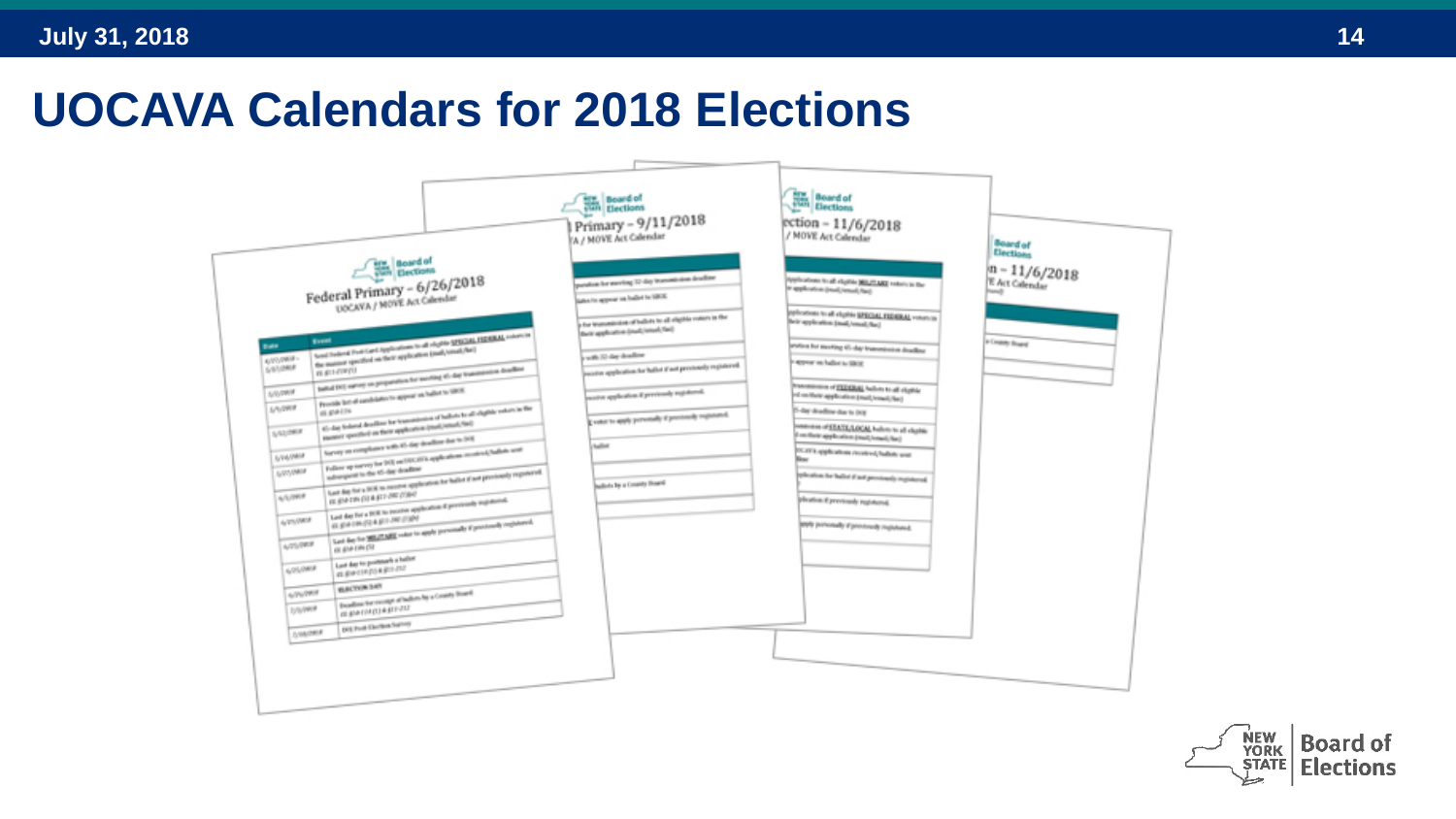### **Sending out Federal Post Card Applications (FPCAs)**

- **Military**: 70-90 days before each General Election they are eligible to vote in
- **Special Federal**: 40-60 days before each election they are eligible to vote in

*The above must be done in the manner specified (Mail / Email / Fax) on the voter's application*

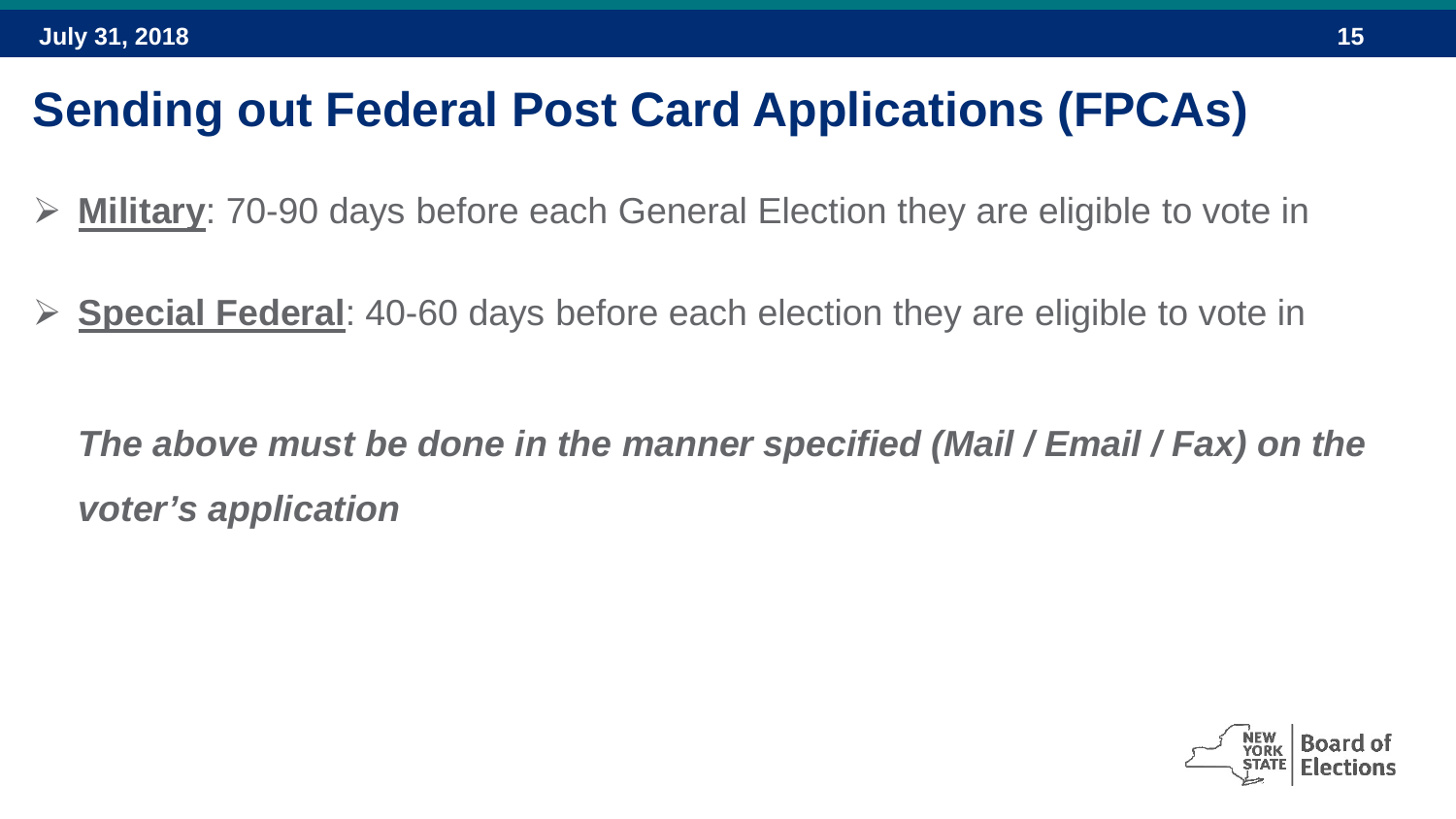#### **Transmission Deadlines**

- **Federal Elections**: 45 Days before Election Day
- **State/Local Elections**: 32 Days before Election Day

*By the above deadline, every UOCAVA voter should have been transmitted at least one ballot in the manner specified (Mail / Email / Fax) on their application, regardless if ballot(s) were sent by any other means.*

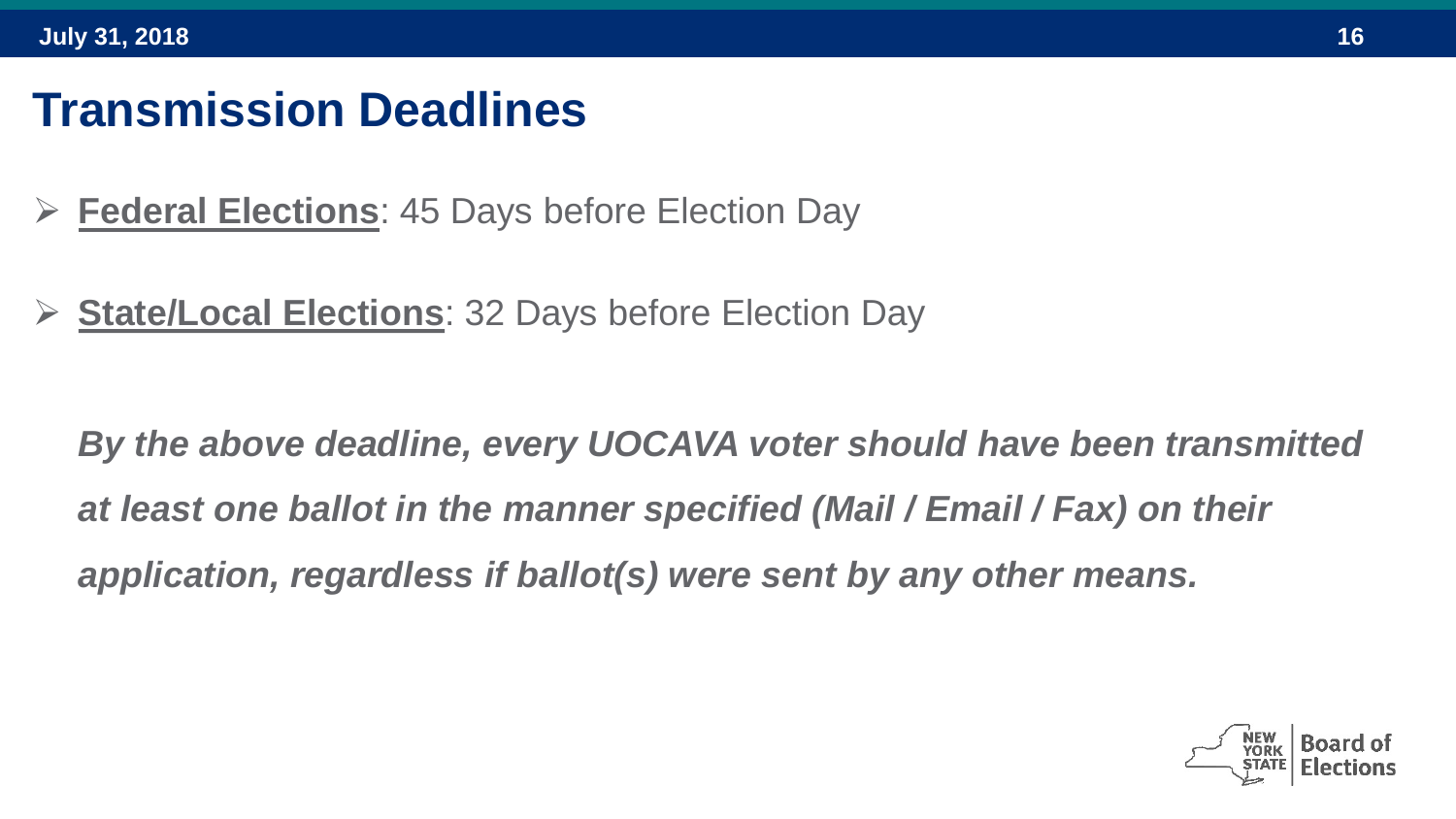### **Surveys**

#### **Pre-Election**

- $\triangleright$  Initial Preparation to Meet Deadline for Transmission of Ballots
- $\triangleright$  Compliance with Deadline for Transmission
- $\triangleright$  Follow Up on Applications/Transmittals

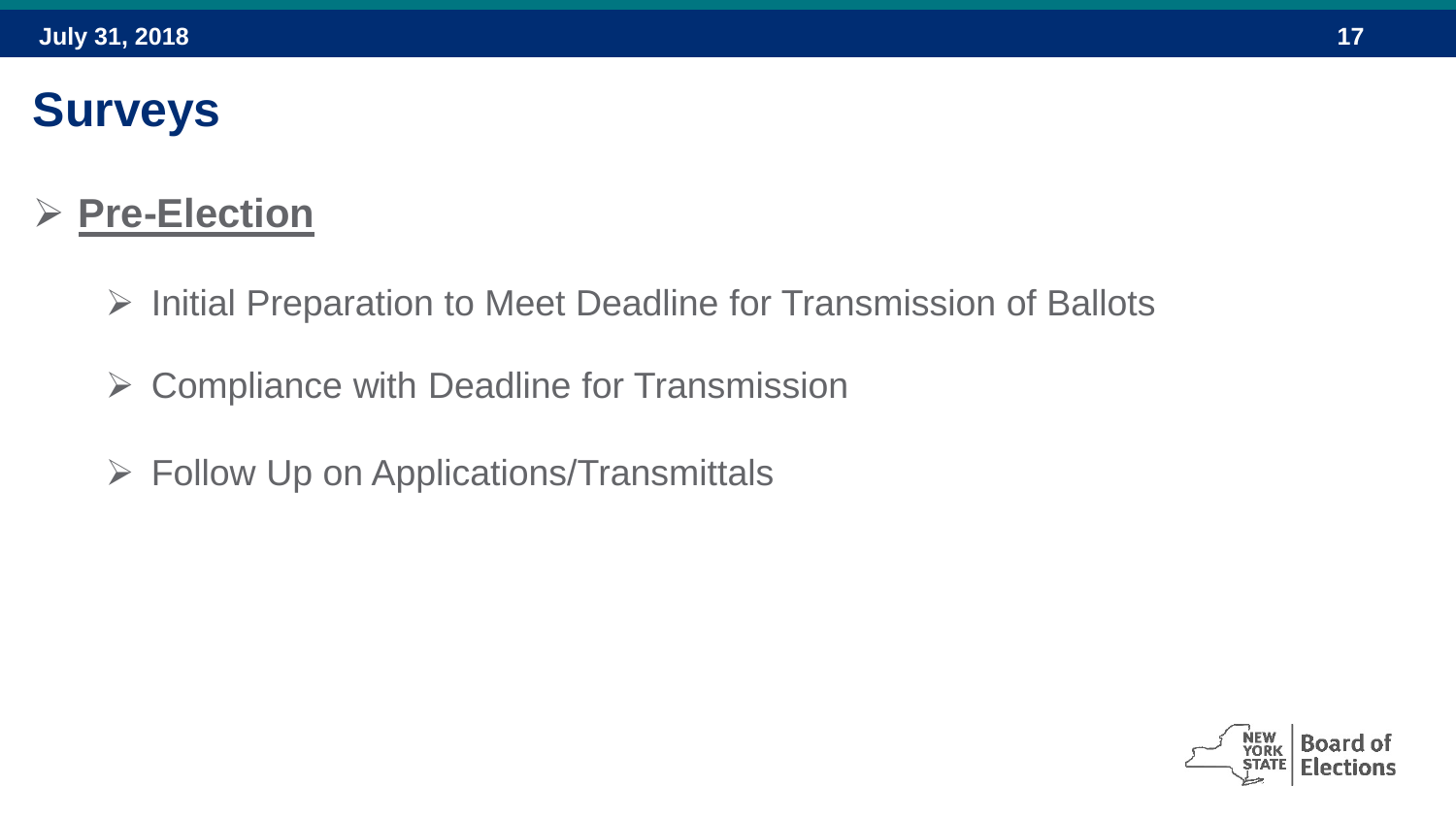### **Surveys**

#### **Post-Election**

- Survey on ballots returned, including details on ballots counted, rejected and reasons for rejection.
- ▶ Survey on Federal Write-In Absentee Ballots (FWABs) returned.

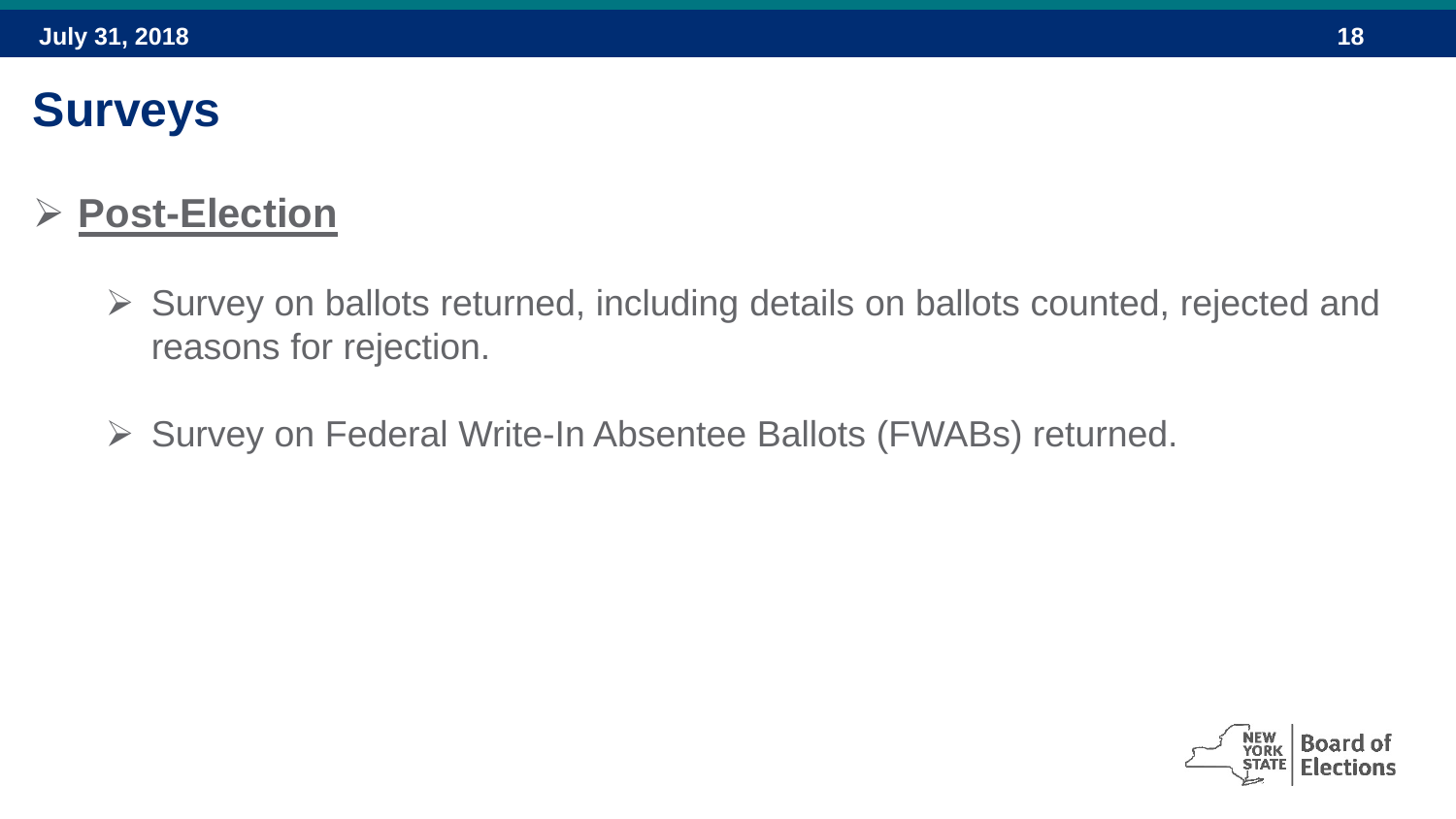### **Additional notes on surveys**

- Deadlines for surveys are set by Court Order, not the State Board
- $\triangleright$  The data is helpful in determining where improvements can be made
- $\triangleright$  Also is necessary for completing the federal Election Administration & Voting Survey (EAVS)

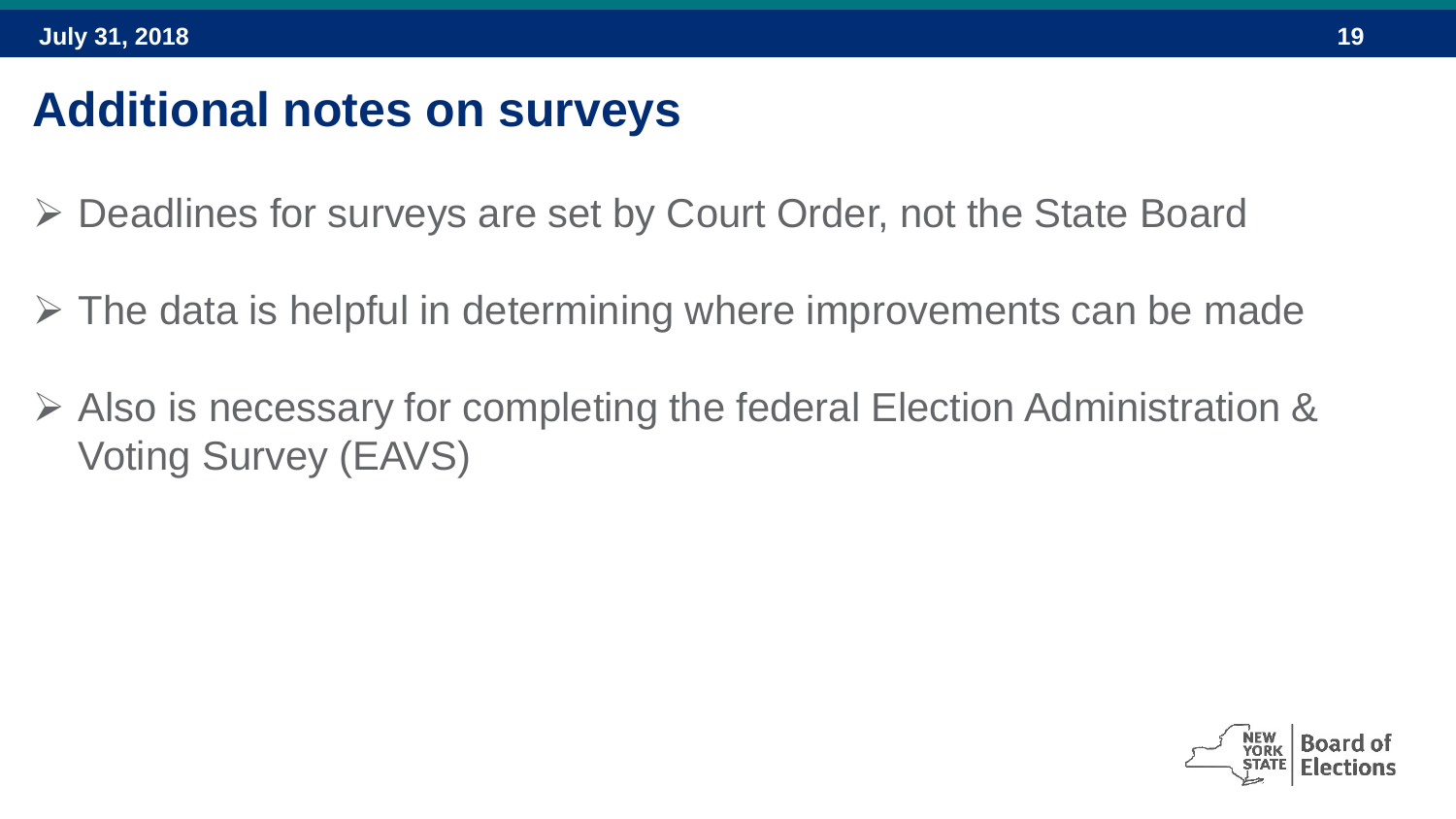## **New EAVS Survey**

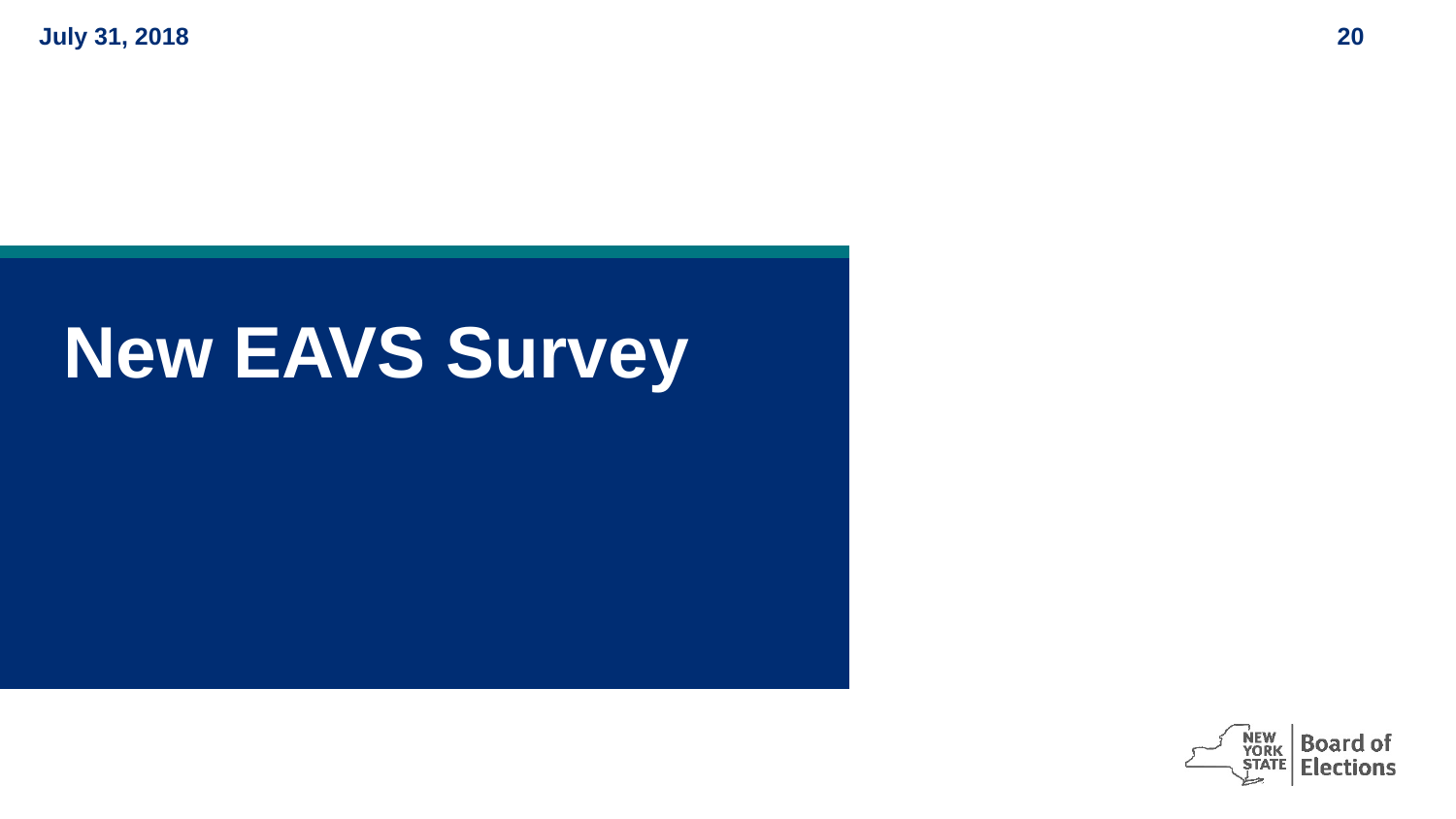### **New EAVS Survey**

- The federal Election Assistance Commission (EAC) recently released a revised EAVS survey instrument.
- $\triangleright$  We will be distributing it to all county boards so that you can be aware of the data being requested. This data is normally culled from the year-end surveys you complete for the State Board.
- $\triangleright$  We will be comparing the two survey instruments to figure out how better to collect the necessary information for you in as efficient and clearly explained way as possible.

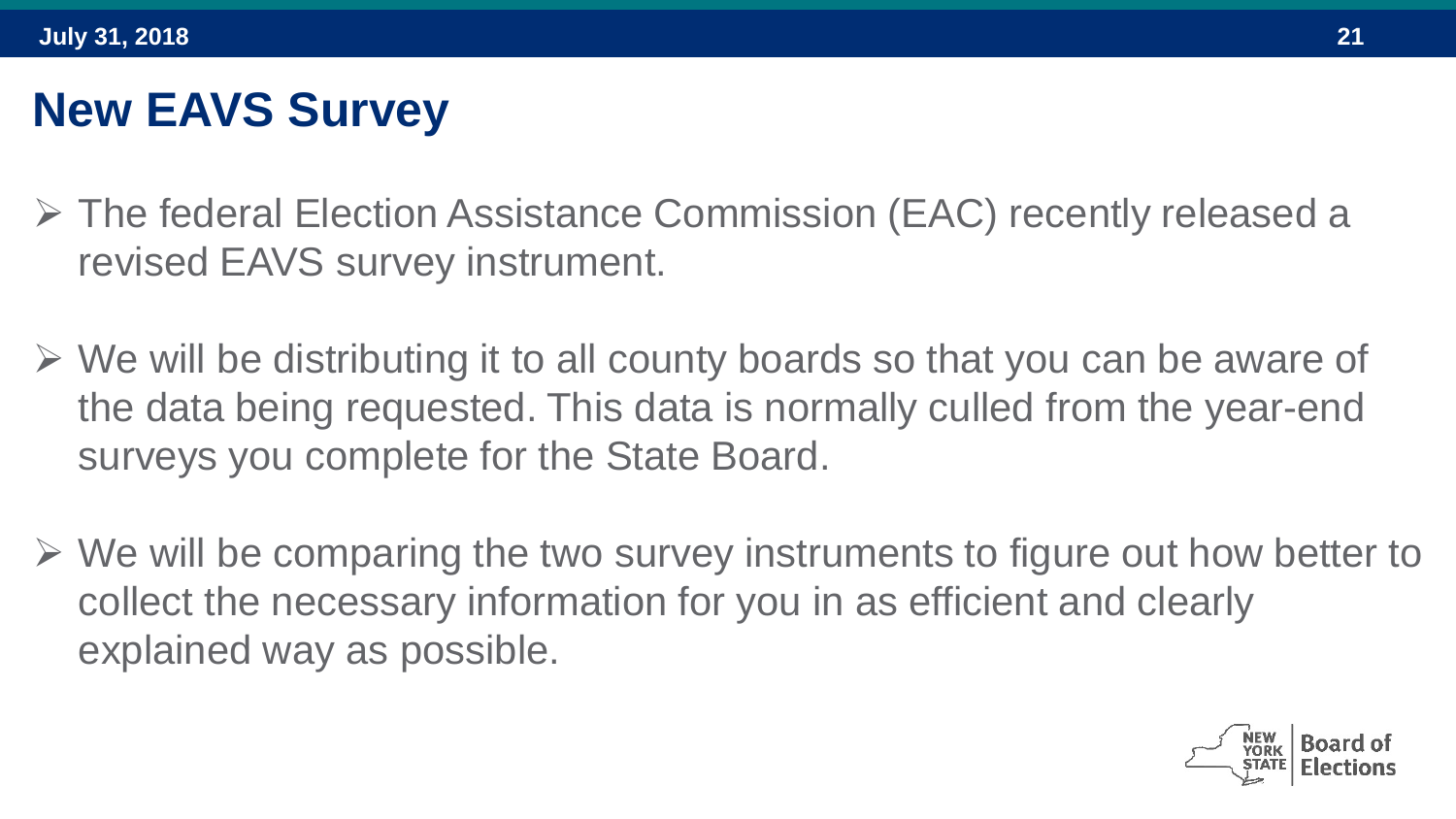## **New Forms**

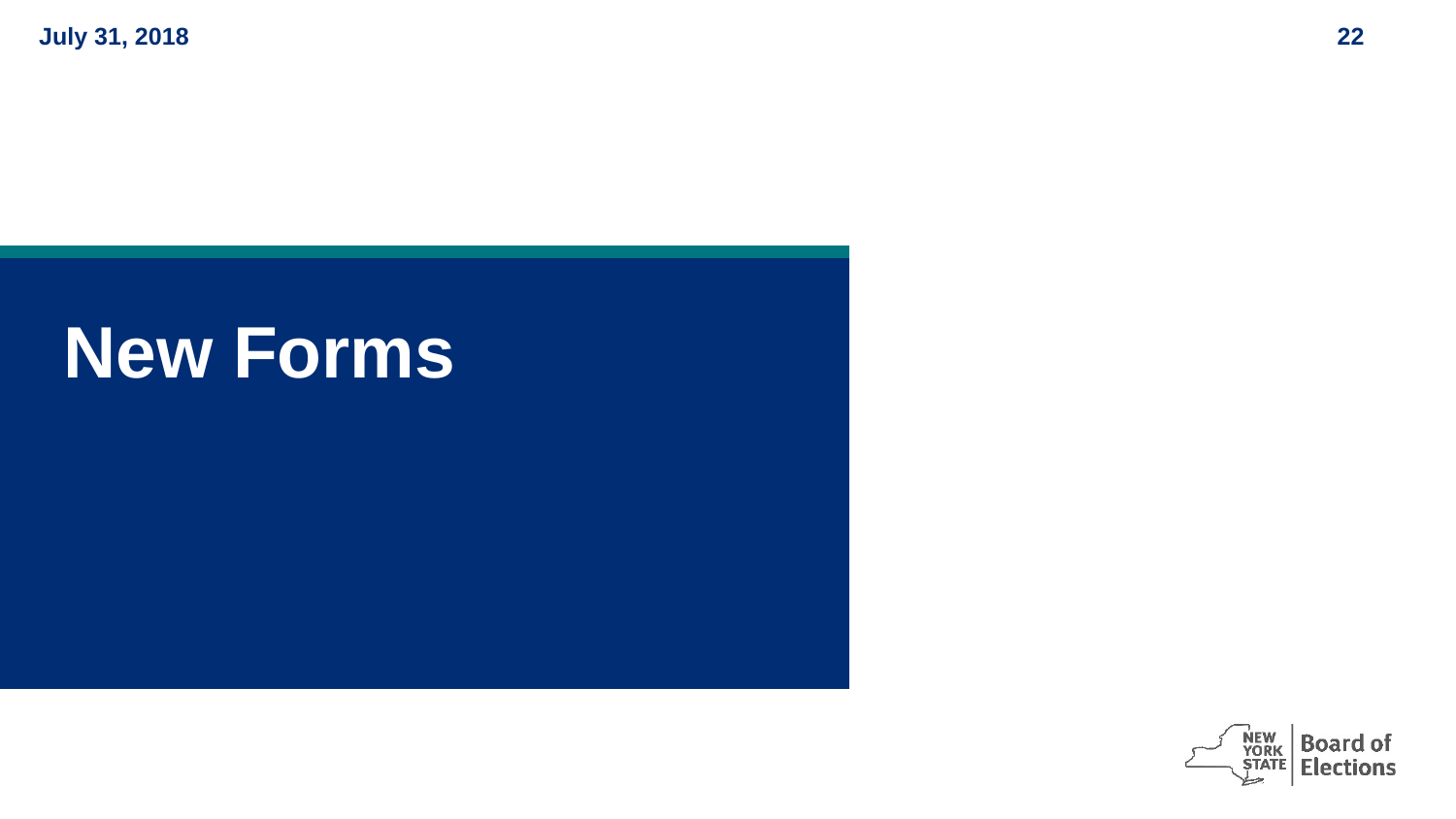### **New forms for use by UOCAVA voters**

 $\triangleright$  In preparation for the 2018 election cycle, the Federal Voting Assistance Program (FVAP) updated the Federal Post Card Application (FPCA) and Federal Write-In Absentee Ballot (FWAB).